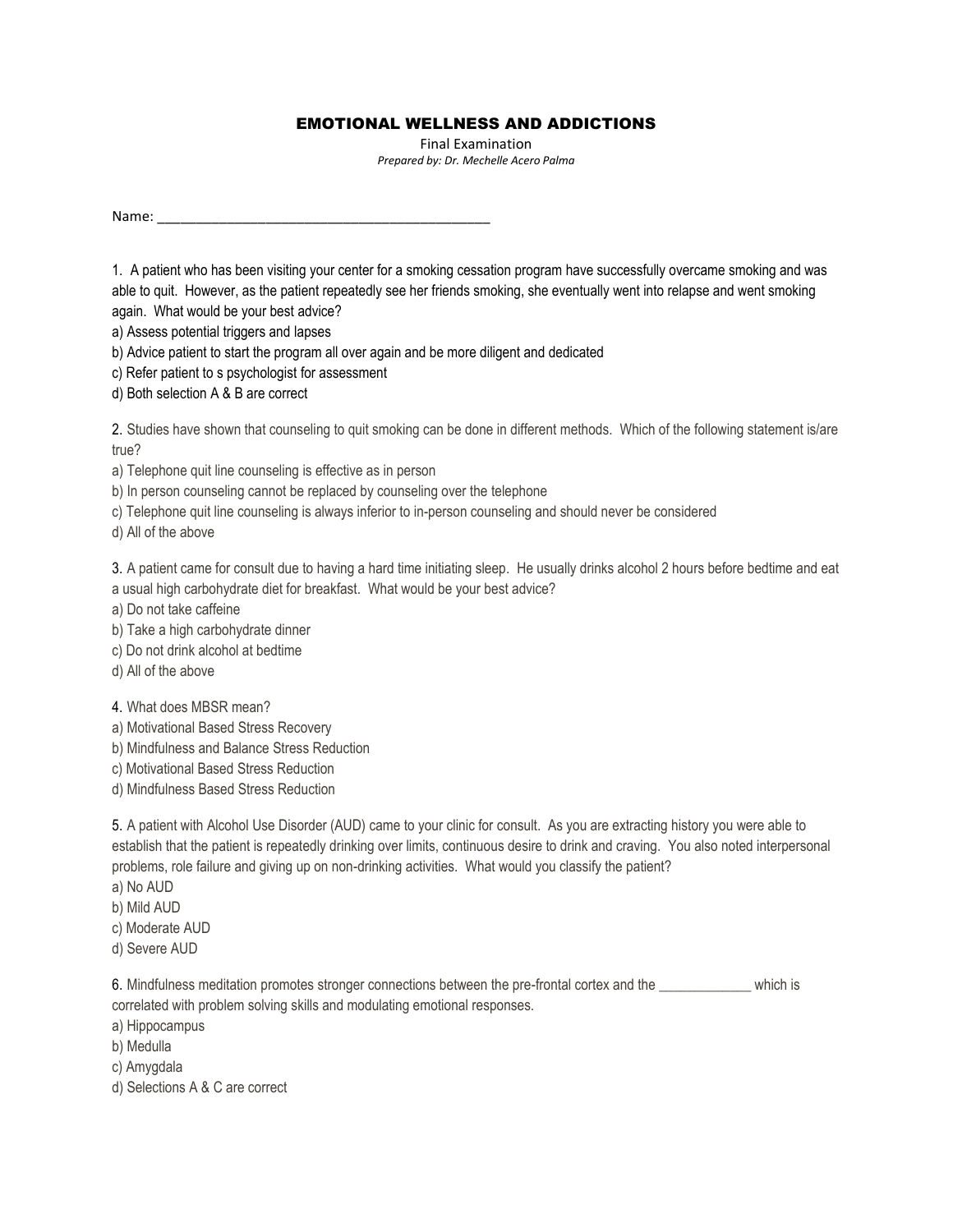7. Burn out is a condition experienced by a worker maybe due to long hours, low pay and stress laden job. This is best characterized as\_\_\_\_\_\_\_\_\_\_\_\_

a) Depersonalization

b) Emotional

c) Lack of satisfaction

d) Selections A & C are correct

8. What is the incidence of death according to the recent data on mortality linked to smoking?

a) 1 in 3

b) 1 out of 5 in general population

c) 1 in every 2 smokers

d) Selections B & C are correct

9. MBSR is usually conducted using which method?

a) 2 meetings for 1 week

b) 8 weeks session

c) 9 sessions (45 minutes daily)

d) 2 weeks

10. Which of the following is considered an attitude of mindfulness

a) Non-judging (witnessing) and non-striving (relaxing)

b) Acknowledging, letting be, trust as self-reliance

c) Beginner's mind (fresh, openness, wide-awareness, experimentation

d) All of the above

11. A condition where drinking causes the increase of blood level of alcohol to 0.08mg/l which is approximately 5 drinks taken in 2 hours.

a) Moderate drinking

b) Severe AUD

c) Binge drinking

d) None of the above

12. A condition when people are at work but there is evidence of being not productive

a) Burn out

b) Depersonalization

c) Self-compassion

d) Presenteeism

13. The four elements of meditation incorporated in different types of relaxation practices except for one

a) Quiet location, comfortable posture

b) Open attitude, specific posture

c) Focus attention and open attitude

d) Specific music and open mindedness

14. Positive Psychology is composed of the following except for one

a) Coverage

b) Compassion

- c) Individual virtues and strength
- d) None of the above